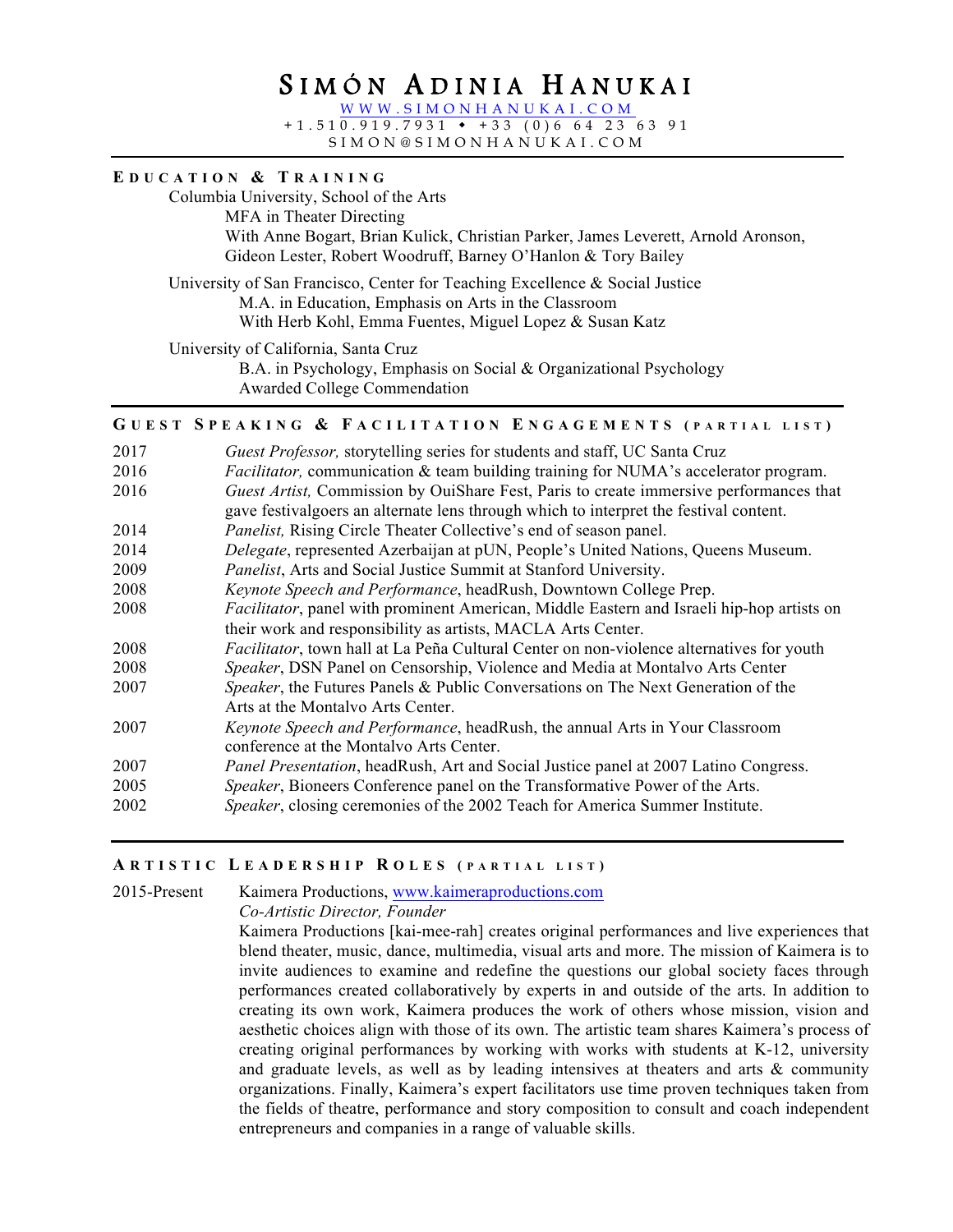#### **A RTISTIC L EADERSHIP R OLES ( CONTINUED )**

2017-present World Theatre Map, www.worldtheatremap.org

*Ambassador*

The World Theatre Map is a user-generated directory and real time map of the global theatre community. It's a digital commons, free and open to all. The World Theatre Map aims to make the field visible to itself by providing a collectively-owned, people-powered infrastructure to connect isolated theatremakers to vital information resources and knowledge.

Selected to take part in the first cohort of twenty-eight World Theatre Map Ambassadors from twenty-four countries to direct outreach, community organizing, and feedback gathering.

# 2013-present Superhero Clubhouse, www.superheroclubhouse.org *Company Core Member*

Superhero Clubhouse is a collective of artists and scientists working at the intersection of environmentalism and theater. SHC makes original performances via a collaborative, green and rigorous process.

Co-created, directed and served as a producer on two full-length productions, organized and executed a West Coast tour of *Flying Ace and the Storm of the Century*, and actively involved in the steering of the company vision and mission.

# 2012-2015 Phaedra's Cabaret, www.fluxind.com *Artistic Director* Phaedra's Cabaret is a quarterly event that showcases the work of up-and-coming New

York-based performing artists. The wide range of presented talent includes dancers, musicians, comedians, actors, burlesque performers, puppeteer, etc. Directed, cast and co-produced four successful, and often sold-out, performance runs.

## 2012-2015 MassBliss Productions, www.massbliss.com *Performing Arts Curator*  MassBliss produces events that promote mindfulness. In 2015 MassBliss launched its

annual mindfulness incubator festival, bringing together the leading mindfulness experts and most creative teachers of our day.

In charge of curating all of the performing arts companies for the festival, as well as directing the opening and closing ceremonies.

2003-2009 Destiny Arts Center, www.destinyarts.org *Program Director & Co-Artistic Director, Destiny Arts Youth Performance Company* A para-professional teen dance theatre company, which combines hip-hop, modern, and aerial dance, theater, martial arts, song and rap. Facilitated the coordination, support & training of 32 teaching artists on site, as well as at 10 local public schools. Created and directed an annual full-length original production that the group toured throughout the US, performing to over 20,000 audience members each year.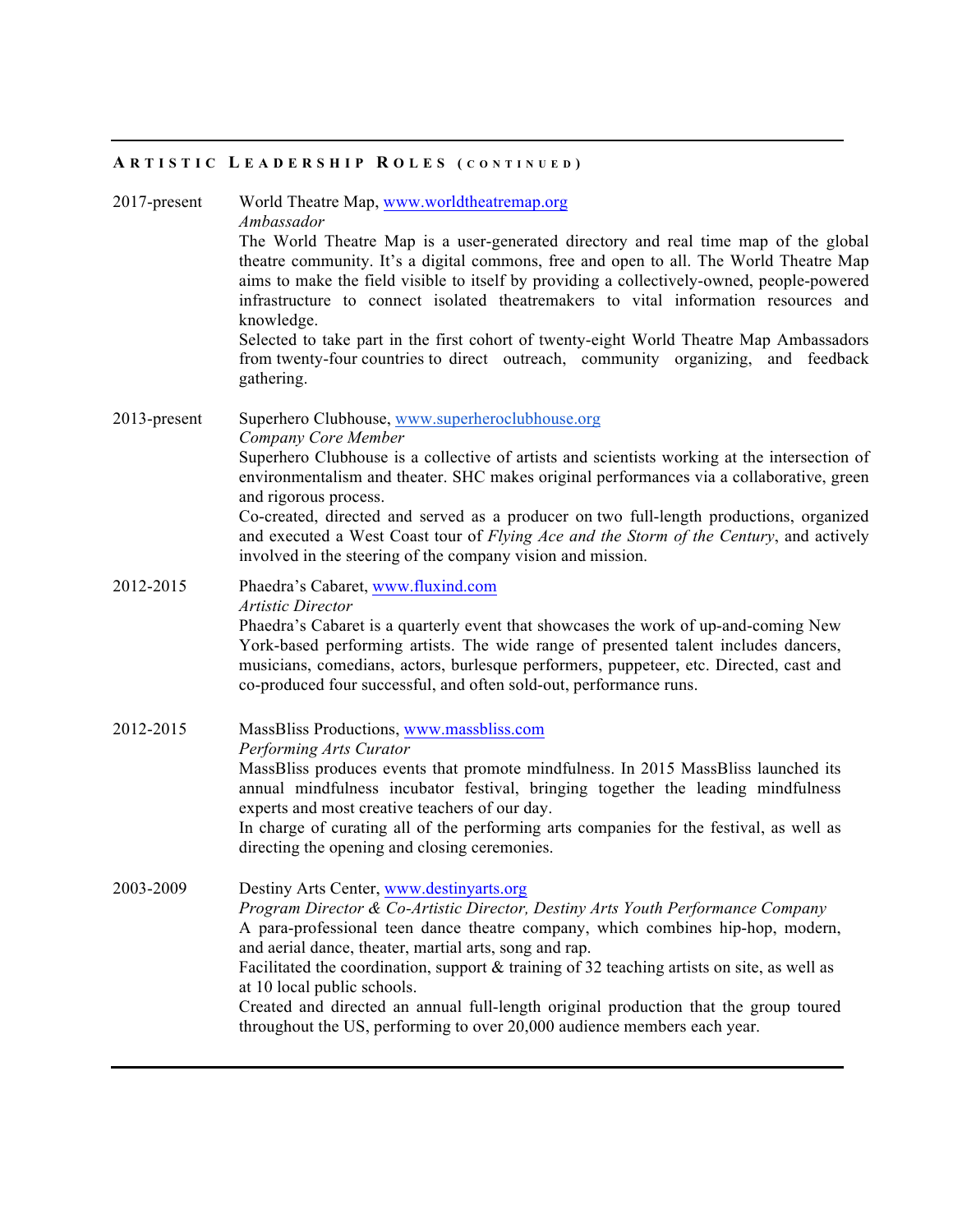#### **T EACHING & F ACILITATION E XPERIENCE ( <sup>P</sup> ARTIAL LIST )**

2015-Present *Theatre Instructor*, Collectif du Libre Acteur, Paris.

Facilitated four intensives organized by Collectif du Libre Acteur, a Paris-based training center for professional theatre and film actors. Courses focused on the essentials of creating Immersive Theatre, which takes the audience out of their seats and places them at the center of the playing space. It transforms the passive role of the spectator, into that of spect-actor and co-creator who is essential to the action and narrative of the performance. The courses introduced the participants to the ways that Immersive Theatre challenges traditional acting methods and calls for a new, more holistic, approach to acting. The courses also served as an introduction to the Viewpoints technique, a staple in American actor training, and as a window into methods of collective creation of interdisciplinary performance. Two of the intensives culminated with a public performance.

2017-present *Professor*, Sciences Po Reims. Course titles: *The Collaborative Process Through the Lens of Theatre Making* and *Act, Inform, Inspire: Using Theatre As A Tool For Dialogue & Social Change*

> *The Collaborative Process Through the Lens of Theatre Making* course investigates models of collaboration across a wide range of disciplines through the lens of theatre in order to build practical skills in communication, cooperation, critical thinking and observation. Through a series of exercises & techniques, students examine the nature of collaboration and the challenges faced in different aspects of teamwork.

> *Act, Inform, Inspire: Using Theatre As A Tool For Dialogue & Social Change* is a laboratory-style course, in which students are guided through a variety of theatre-based activities, and exercises that interrogate questions and dilemmas that we currently face individually and societally. Students learn about ways that theater has been used in social justice movements, while themselves creating performances in response to contemporary causes.

2013-2014 *Adjunct Professor*, Center for Worker Education, City College of New York, CUNY. Course titles: *The Collaborative Process Through the Lens of Theatre Making, Contemporary American Theatre,* and *Foundations of Speech Communication*.

> *The Collaborative Process Through the Lens of Theatre Making* course investigates models of collaboration across a wide range of disciplines through the lens of theatre in order to build practical skills in communication, cooperation, critical thinking and observation. Through a series of exercises  $\&$  techniques, students examine the nature of collaboration and the challenges faced in different aspects of teamwork.

> *The Contemporary American Theatre* course explores both production and texts of Contemporary American Theatre, particularly plays and playwrights in current production or development in New York City. Students study the works by playwrights and see performances of their work as an exploration of the actor's process in realizing these texts for the stage. Students participate in acting exercises and scene presentations for critique.

> *Foundations of Speech Communication* course focuses on the distinctive nature of spoken word and the ways in which it functions in the world. Students develop the speech skills required to express ideas and feelings with clarity, sensitivity and force, with particular consideration made to their audience.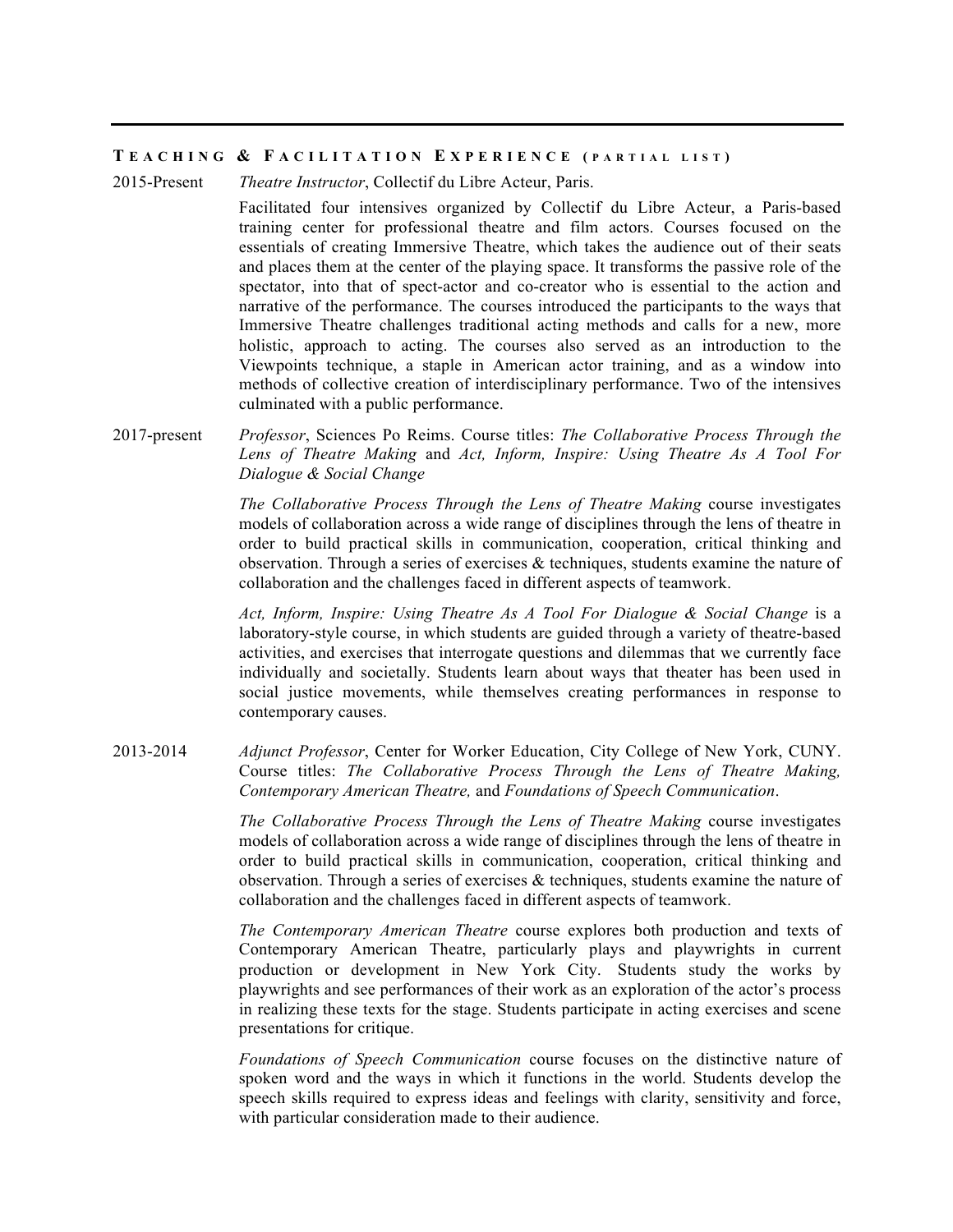## **T EACHING & F ACILITATION E XPERIENCE** ( CONTINUED )

2014 *Adjunct Professor*, Borough of Manhattan Community College, CUNY. Course titles: *Fundamentals of Speech, Fundamentals of Speech for the Non‑Native Speaker*.

> *Foundations of Speech Communication* course focuses on the distinctive nature of spoken word and the ways in which it functions in the world. Students develop the speech skills required to express ideas and feelings with clarity, sensitivity and force, with particular consideration made to their audience.

2013 *Guest Professor*, University of California, Santa Cruz. Course titles: *Interdisciplinary Composition for Artists and Activists* and *Using Theater as a Tool for Social Change.*

> *Interdisciplinary Composition for Artists and Activists (*3-week intensive) explores contemporary social and personal issues through theater, and introduces students to methods for creating new performance work.

> *Using Theater as a Tool for Social Change* (1-day, 7-hour intensive) is geared towards participants with no theater experience who are interested in group facilitation, teaching, community building, and social justice work.

2012, 2014 *Theater Collaboration Program Teaching Assistant*, Columbia University International Summer Program for High School Students.

> A rigorous academic program that gives highly motivated high school students the opportunity to experience college life. Conducted acting and directing workshops, supervised the development of short plays written, directed, and acted by the students, and provided feedback in the play-creation process.

2011 *Viewpoints Class Teaching Assistant*, Columbia University.

This course was taught by master teacher Barney O'Hanlon. The class focused on Viewpoints techniques and vocabulary and was designed for MFA actors, directors and playwrights. The course provided the participants with the ways to apply Viewpoints to their respective disciplines as well as to use it as an ensemble-building tool.

2010 *Viewpoints and Theater of the Oppressed Instructor*, Carlos III University, Madrid, Spain.

> Was invited by the UNITINERE Theater Collective of Carlos III University to teach an intensive course in Viewpoints and Theater of the Oppressed techniques to 34 actors and theater-makers. The participants were students of Carlos III University as well as professional Madrid-based theater artists.

2005-2009 *Teacher Trainer and Curriculum Development Advisor*, Independent Contractor

Facilitated over 20 teacher trainings and workshops for young teachers on curriculum development techniques, classroom management approaches, and the role of the arts in the classroom. Workshops included TEAMS/University of San Francisco, Cal State Monterey Bay, Aim High Summer Program.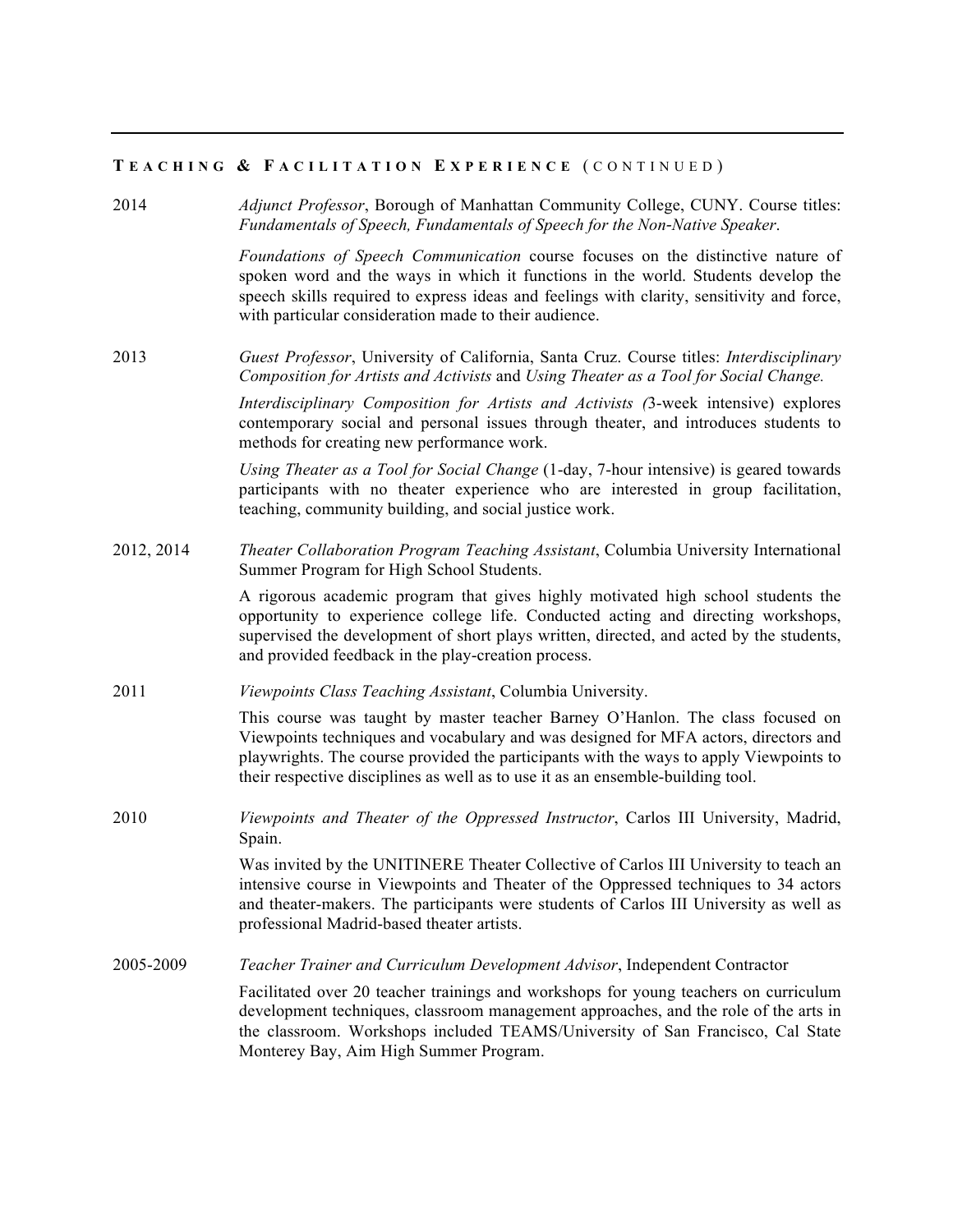# **T EACHING & F ACILITATION E XPERIENCE** ( CONTINUED )

| 2004-2009 | Teaching Artist Residencies, Master Classes & Workshops, headRush.                                                                                                                                                                                                                                                                                                                |
|-----------|-----------------------------------------------------------------------------------------------------------------------------------------------------------------------------------------------------------------------------------------------------------------------------------------------------------------------------------------------------------------------------------|
|           | Over 50 residencies and workshops, ranging from 1 day to 3 months, which guided<br>participants through a process of analyzing approaches to dialogue, mediation and<br>community building through a range of individual and group physical exercises.<br>approaches to dialogue, mediation and community building through a range of individual and group<br>physical exercises. |
|           | Universities Included: UCLA, UC Berkeley, UC Santa Cruz, UC Santa Barbara,<br>Stanford University, San Jose State University, Cal State Monterey Bay, Chico State<br>University, Sonoma State University, University of San Francisco, SF State University,<br>Western Michigan University.                                                                                       |
| 2003-2009 | Over 50 Master Theater & Education Workshops, Destiny Arts Center.                                                                                                                                                                                                                                                                                                                |
|           | Conducted over 50 workshops that focused on the use of the theater as a tool for social<br>change and devising of new work based on group-generated content, as well as on<br>Destiny Arts Center's award winning conflict mediation curriculum.<br>Universities Included: UC Berkeley, San Jose State University, Stanford University.                                           |

## **T ELEVISION , F ILM AND R ADIO**

| 2014      | <i>Individual Interview, WGXC Morning Show</i><br>Discussed JUPITER, a production by Superhero Clubhouse & Kaimera Productions.                                                                                                                                                                                                                           |
|-----------|-----------------------------------------------------------------------------------------------------------------------------------------------------------------------------------------------------------------------------------------------------------------------------------------------------------------------------------------------------------|
| 2007      | A Teatro is Born, film by Patrick Wilkinson<br>The film follows members of headRush through an artist residency and through the<br>creation of a performance, as well as a brand new theater group at the Downtown<br>College Prep High School in San Jose, California.<br>The film was featured at the International Latino Film Festival in Boston, MA. |
| 2006      | headRush featured on SPARK (KQED Television)<br>Segment focus on "The Throwdown", a multi-media, psycho-political satire<br>6-minute video available from:<br>http://www.kqed.org/arts/places/spark/profile.jsp?id=8641                                                                                                                                   |
| 2005      | <i>My People Are,</i> film by Multiethnic Education Program<br>Creative Director and Actor<br>The film promotes positive racial $\&$ ethnic identity in all children, highlighting the<br>multiracial experience. The DVD, accompanied with an action booklet, has been shown<br>and distributed to educators and parents nationwide.                     |
| 2003-2009 | Various radio performances and interviews on KMEL San Francisco, KPFK Los<br>Angeles, KKUP Cupertino, KPFA Berkeley & KALX Berkeley.                                                                                                                                                                                                                      |

## **P UBLISHED W ORKS**

| 2012 | HIAS (a) 130: 1 +130, the Best of myStory edited by Roberta Elliott. Features an<br>autobiographical story entitled <i>One Glimpse at a Time</i> .                                                                                                                                                                                               |
|------|--------------------------------------------------------------------------------------------------------------------------------------------------------------------------------------------------------------------------------------------------------------------------------------------------------------------------------------------------|
| 2007 | Army of None by Aimee Allison and David Solnit. Features poetry.                                                                                                                                                                                                                                                                                 |
| 2005 | Youth on the Move! A Teacher Guidebook To Co-Creating Original Movement/Theater<br><i>Performance With Teens</i> by Sarah Crowell with Moura Wolf, Naomi Katz, and Simón<br>Hanukai and has been distributed nationally to artists and educators. The guidebook<br>documents the creative process of the Destiny Arts Youth Performance Company. |